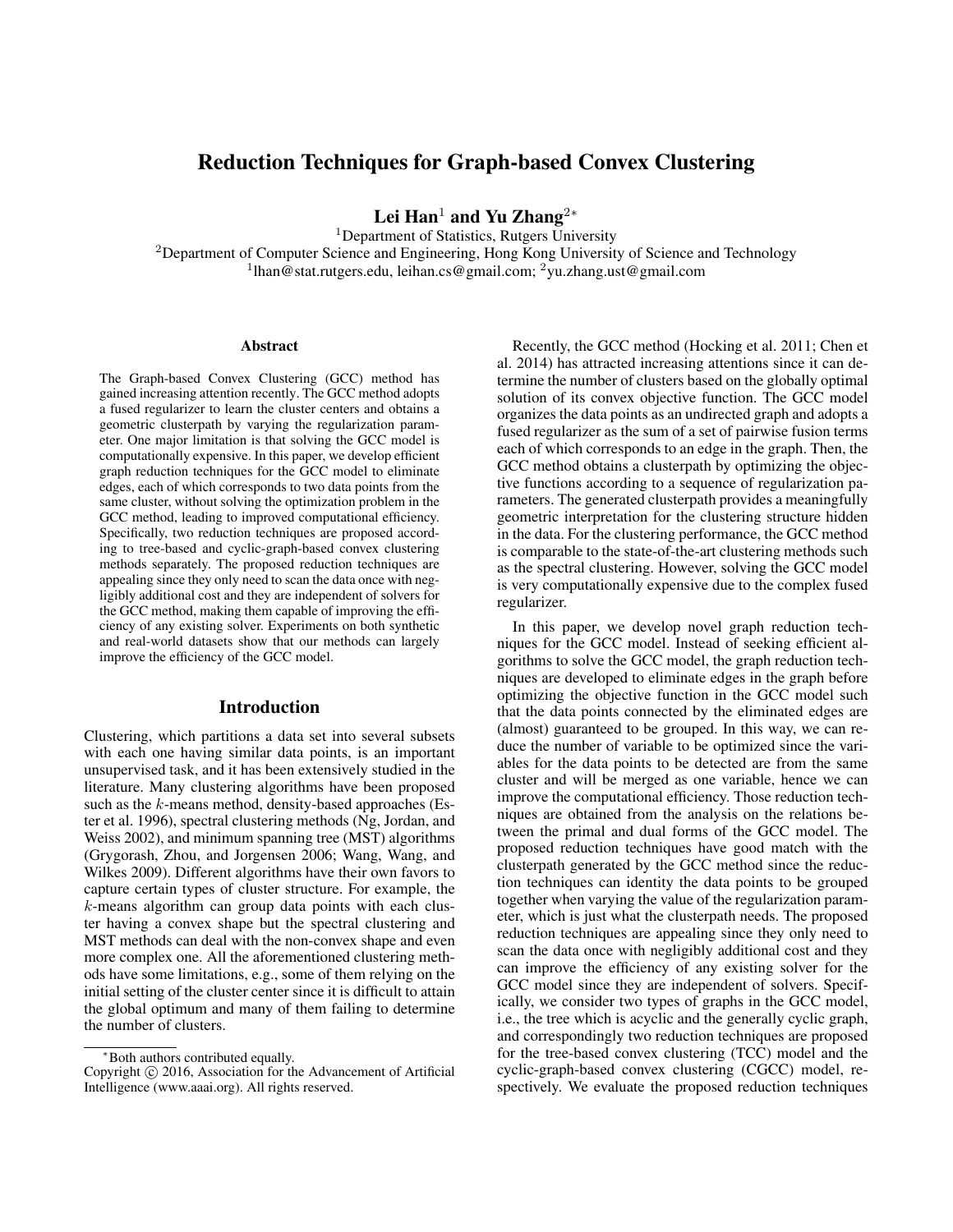on both synthetic and real-world datasets and find that they can gain considerable speedup.

## Overview on The GCC Method

If unspecified, we use bold-face and capital letters for matrices, bold-face and lower-case letters for vectors, and lowercase letters for scalars. We are given  $n$  data points in a  $p$ dimensional space and the data matrix is denoted by  $X \in$  $\mathbb{R}^{n \times p}$ , where  $\mathbf{x}_i$ , the *i*th row of **X**, denotes the *i*th data point. There is an undirected graph  $\mathcal{G} = (\mathcal{V}, \mathcal{E})$  to encode relations between the  $n$  data points, where each data point corresponds to a vertex in  $V$  and  $\mathcal E$  denotes the set of edges in  $G$ . The GCC method proposed in (Hocking et al. 2011) aims to solve the following convex optimization problem:

$$
\min_{\mathbf{A}\in\mathbb{R}^{n\times p}}\frac{1}{2}\|\mathbf{A}-\mathbf{X}\|_{F}^{2}+\lambda\sum_{(i,j)\in\mathcal{E}}w_{ij}\|\boldsymbol{\alpha}_{i}-\boldsymbol{\alpha}_{j}\|_{q},\qquad(1)
$$

where  $\|\cdot\|_F$  denotes the matrix Frobenius norm,  $\alpha_i$  is the ith row of **A**,  $w_{ij} \geq 0$  denotes the similarity between the corresponding pair of data points, and  $\|\cdot\|_q$  denotes the  $\ell_q$ norm of a vector. Here  $\alpha_i$  can be viewed as an instancespecific cluster center for  $x_i$  and different data points having the same instance-specific cluster center will be considered to belong to the same cluster. So the fused regularizer (i.e., the second term in problem (1)) is to detect the equivalence among all the possible pairs of rows in the matrix A based on  $\mathcal E$ . According to (Chen et al. 2014), the graph  $G$  is only required to be connected and hence it can be sparse where many  $w_{ij}$ 's are equal to zero or equivalently the set of edges  $\mathcal E$  has a small size. The continuous path of the optimal solutions obtained from problem (1) by varying  $\lambda$  is called the *clusterpath* (Hocking et al. 2011; Chen et al. 2014).

In the following analysis, we consider two instantiations of the GCC model depending on the structure of  $G$ , i.e. the TCC and CGCC models. We first consider the simple case where  $\mathcal G$  is a tree and correspondingly problem (1) defines the TCC model, and then study a general graph, which can be cyclic, with problem (1) as the objective function of the CGCC model.

#### Tree Reduction for The TCC Model

In this section, we consider the TCC model. The tree used is denoted by  $\mathcal{T} = (\mathcal{V}, \mathcal{E}_{\mathcal{T}})$ . It is obvious that  $|\mathcal{E}_{\mathcal{T}}|$ , the size of  $\mathcal{E}_{\mathcal{T}}$ , is equal to  $n-1$ .

#### The Dual Form for The TCC Model

We first transform problem (1) for the TCC model. The fused regularizer, denoted by  $\Omega_q(A)$ , in problem (1) can be reformulated as  $\Omega_q(\mathbf{A}) = \lambda \|\mathbf{WCA}\|_{1,q}$ , where  $\|\cdot\|_{1,q}$ denotes the sum of the  $\ell_q$  norms of the rows in a matrix,  $\mathbf{W} \in \mathbb{R}^{(n-1)\times(n-1)}$  is a diagonal matrix with the weights  $w_{ij}$ 's in the diagonal for  $(i, j) \in \mathcal{E}_{\mathcal{T}}$ , and  $\mathbf{C} \in \mathbb{R}^{(n-1)\times n}$ is an auxiliary sparse matrix with each row containing only two non-zero entries 1 and −1 corresponding to an edge in  $\mathcal{E}_{\mathcal{T}}$ . Therefore, the objective function of the TCC model can be reformulated as

$$
\min_{\mathbf{A}\in\mathbb{R}^{n\times p}}\frac{1}{2}\|\mathbf{A}-\mathbf{X}\|_{F}^{2}+\lambda\|\mathbf{WCA}\|_{1,q}.\tag{2}
$$

Now, we propose some useful lemmas.

**Lemma 1.** C has full row-rank and so  $rank(C) = n - 1$ .

**Lemma 2.** *By constructing a matrix*  $D = \begin{bmatrix} C \\ D \end{bmatrix}$  $\mathbf{1}_n$  $\Big] \in \mathbb{R}^{n \times n},$ where  $\mathbf{1}_n \in \mathbb{R}^{1 \times n}$  *is a row vector with all elements being 1, then*  $rank(D) = n$  *and hence* **D** *is invertible.* 

Based on Lemma 1 and 2, let

 $\lceil$ 

$$
\frac{\mathbf{B}}{\eta} \bigg] = \mathbf{\Gamma} = \mathbf{D}\mathbf{A} = \left[ \begin{array}{c} \mathbf{C}\mathbf{A} \\ \mathbf{1}_n \mathbf{A} \end{array} \right] \in \mathbb{R}^{n \times p}, \tag{3}
$$

where  $\mathbf{B} \in \mathbb{R}^{(n-1)\times p}$  and  $\boldsymbol{\eta} \in \mathbb{R}^{1 \times p}$ . Then problem (2) can be rewritten as  $\min_{\Gamma} \frac{1}{2} ||\mathbf{X} - \mathbf{D}^{-1} \mathbf{\Gamma}||_F^2 + \lambda ||\mathbf{W} \mathbf{B}||_{1,q}$ . By defining  $D_1 \in \mathbb{R}^{n \times (n-1)}$  and  $d_2 \in \mathbb{R}^{n \times 1}$  as  $[D_1 d_2] =$  $D^{-1}$ , we can proceed as

$$
\min_{\mathbf{B},\boldsymbol{\eta}} f(\mathbf{B},\boldsymbol{\eta}) = \frac{1}{2} \|\mathbf{X} - (\mathbf{D}_1 \mathbf{B} + \mathbf{d}_2 \boldsymbol{\eta})\|_F^2 + \lambda \|\mathbf{W} \mathbf{B}\|_{1,q}.
$$

Now by setting  $\frac{\partial f}{\partial \eta} = 0$ , the solution of  $\eta$  is given by

$$
\boldsymbol{\eta}^* = \left(\mathbf{d}_2^T \mathbf{d}_2\right)^{-1} \mathbf{d}_2^T (\mathbf{X} - \mathbf{D}_1 \mathbf{B}^*).
$$
 (4)

Note that  $\mathbf{d}_2^T \mathbf{d}_2$  is a scalar. By plugging Eq. (4) back into  $f(\mathbf{B}, \boldsymbol{\eta})$ , we can rewrite problem (2) as

$$
\min_{\mathbf{B}\in\mathbb{R}^{(n-1)\times p}}\frac{1}{2}\|\widetilde{\mathbf{X}}-\widetilde{\mathbf{D}}\mathbf{B}\|_{F}^{2}+\lambda\|\mathbf{W}\mathbf{B}\|_{1,q},
$$
\n(5)

where I denotes an identity matrix with appropriate size,  $\widetilde{\mathbf{X}} = \left(\mathbf{I} - \frac{1}{\mathbf{d}_2^T \mathbf{d}_2} \mathbf{d}_2 \mathbf{d}_2^T\right) \mathbf{X} \in \mathbb{R}^{n \times p}$ , and  $\widetilde{\mathbf{D}} =$  $\left(\mathbf{I} - \frac{1}{\mathbf{d}_{\perp}^T \mathbf{d}_2} \mathbf{d}_2 \mathbf{d}_2^T\right) \mathbf{D}_1 \in \mathbb{R}^{n \times (n-1)}$ . The solution of problem (5) has an affine relationship with the solution of problem (2), where  $\mathbf{A}^* = \mathbf{D}^{-1} \mathbf{\Gamma}^*$  and  $\mathbf{\Gamma}^*$  can be obtained from B<sup>∗</sup> based on Eqs. (3) and (4). In order to find the sufficient condition that guarantees some data points to be grouped into a cluster, we derive the dual form of problem  $(5)$  as<sup>1</sup>

$$
\min_{\mathbf{\Theta} \in \mathbb{R}^{n \times p}} \qquad g(\mathbf{\Theta}) = \frac{\lambda^2}{2} \left\| \mathbf{\Theta} - \frac{\widetilde{\mathbf{X}}}{\lambda} \right\|_F^2 - \|\widetilde{\mathbf{X}}\|_F^2,
$$
\n
$$
\text{s.t.} \qquad \left\| \widetilde{\mathbf{d}}_r \mathbf{\Theta} \right\|_{\widetilde{q}} \le w_r, \ r = 1, \cdots, n - 1, \qquad (6)
$$

where  $\Theta \in \mathbb{R}^{n \times p}$  is the dual variable, the index r corresponds to a pair of indices  $(i, j)$  denoted by  $r \leftrightarrow (i, j)$ ,  $w_r$ is equal to  $w_{ij}$ ,  $\tilde{d}_r$  is the rth row of  $\tilde{D}^T$ , and  $\bar{q} = \frac{q}{q-1}$ . The KKT conditions for problem (5) or (6) include

$$
\lambda \Theta^* = \widetilde{\mathbf{X}} - \widetilde{\mathbf{D}} \mathbf{B}^*,
$$
  
\n
$$
\widetilde{\mathbf{d}}_r \Theta^* = \begin{cases}\n\frac{\beta_r^*}{\|\beta_r^*\|_q}, & \text{if } \beta_r^* \neq \mathbf{0}, (\text{i.e., } \alpha_i \neq \alpha_j), \\
\mathbf{u} \text{ with } \|\mathbf{u}\|_{\bar{q}} \leq w_i, & \text{if } \beta_r^* = \mathbf{0}, (\text{i.e., } \alpha_i = \alpha_j),\n\end{cases}
$$
\n(7)

where  $r \leftrightarrow (i, j)$  and  $\beta_r^*$  is the rth row of  $\mathbf{B}^*$ . Eq. (7) suggests a sufficient condition to determine whether two data points will be clustered by the TCC method as

$$
\left\|\widetilde{\mathbf{d}}_{r}\mathbf{\Theta}^{*}\right\|_{\overline{q}} < w_{r} \Rightarrow \beta_{r}^{*} = \mathbf{0} \Leftrightarrow \boldsymbol{\alpha}_{i} = \boldsymbol{\alpha}_{j}.
$$
 (R1)

$$
\alpha_i = \alpha_j, \ \alpha_j = \alpha_k \Rightarrow \alpha_i = \alpha_k. \tag{R2}
$$

<sup>1</sup> Please refer to the supplementary material (http://www.stat.rutgers. edu/home/lhan/) for the details.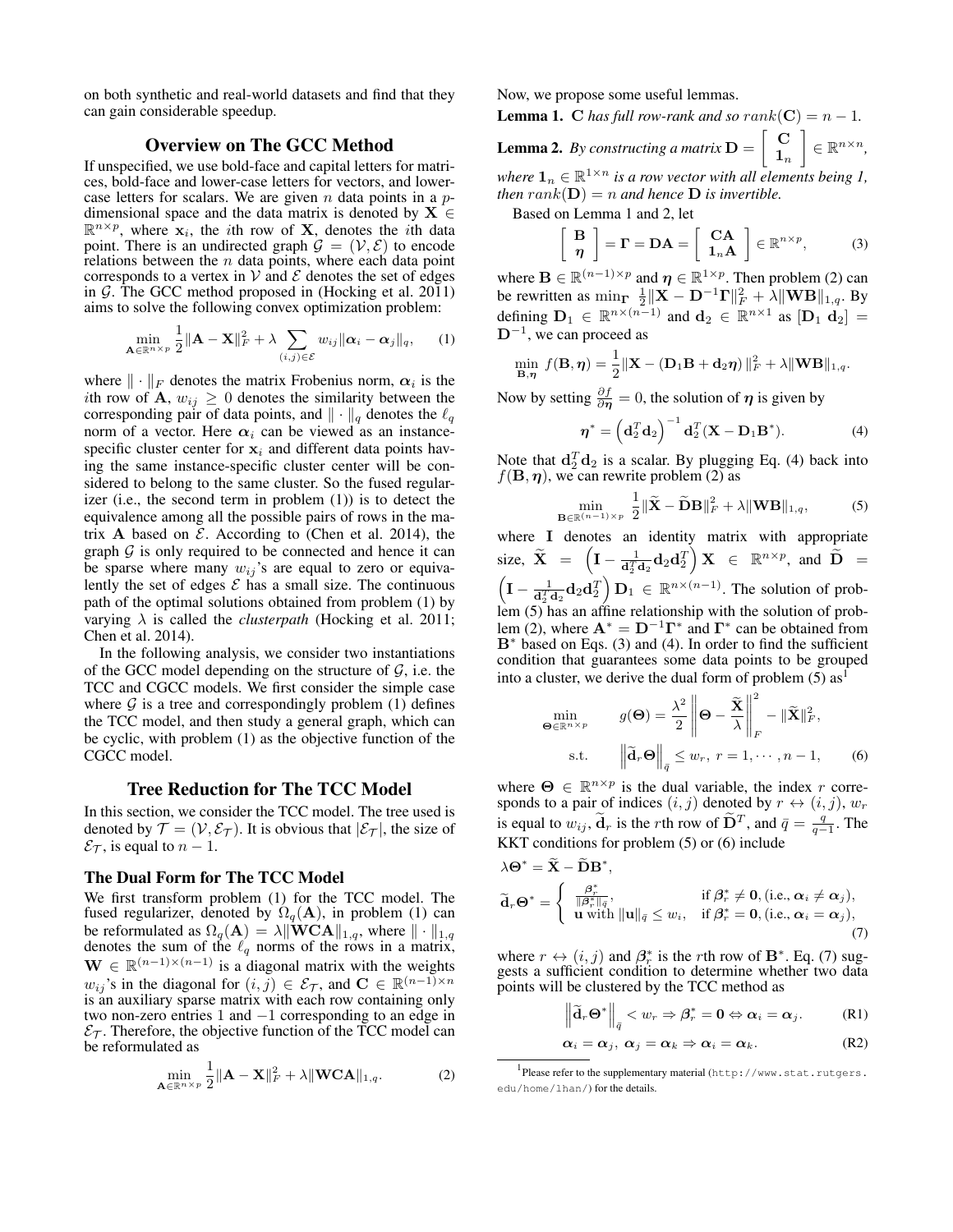According to rules (R1) and (R2), if two data points  $x_i$  and  $x_i$  are grouped by the TCC method which is equivalent to  $\beta_r^* = 0$ , the corresponding edge in the tree is useless and can be eliminated since we will treat  $\alpha_i$  and  $\alpha_i$  as the same variable. Unfortunately, using rule (R1) is not feasible since we do not know the optimal solution  $Θ^*$  and neither does rule (R2).

Inspired by the feature screening methods (Wang et al. 2013; Wang, Wonka, and Ye 2014; Wang et al. 2014; Wang and Ye 2014; Zhao and Liu 2014), we resort to constructing a feasible region  $\mathcal O$  which contains  $\Theta^*$ , and then relax rule (R1) as

$$
\sup_{\Theta} \left\{ \left\| \widetilde{\mathbf{d}}_r \Theta \right\|_{\bar{q}} : \Theta \in \mathcal{O} \right\} < w_r \Rightarrow \beta_r^* = 0. \tag{8}
$$

Eq. (8) provides a sufficient condition to find the edges to be eliminated. The key here is to construct a tight region  $\mathcal O$  for Θ<sup>∗</sup> , since a tighter region O concentrating around Θ<sup>∗</sup> will lead to the elimination of more edges.

### Feasible Region Construction

If we are given the optimal  $\Theta^*(\lambda')$  at some regularization parameter  $\lambda'$  where the optimal solution  $\Theta^*$  is viewed as a function of the regularization parameter, then we can construct  $O$  for  $\Theta^*(\lambda)$ , where  $\lambda < \lambda'$ , by utilizing  $\Theta^*(\lambda')$  as we will see later. This motivates the reduction techniques to work along a decreasing sequence of regularization parameters, through which the clusterpath can be generated simultaneously.

We first determine a constant  $\lambda_{\text{max}}$  such that for any regularization parameter  $\lambda$  larger than  $\lambda_{\text{max}}$ , the TCC model will group all the data points into one cluster.  $\lambda_{\text{max}}$  can be used for the first regularization parameter since the corresponding optimal solution can be obtained analytically without any solver. For problem (6), we define  $\mathcal{F}_r = \{ \Theta : ||\mathbf{d}_r \Theta||_{\bar{q}} \leq w_r \}$  for  $r = 1, \dots, n - 1$  and  $\mathcal{F} = \bigcap_{r=1,\dots,n-1} \mathcal{F}_r$  as the intersection of  $\{\mathcal{F}_r\}_{r=1}^{n-1}$ . It is easy to see that if  $\widetilde{\mathbf{X}}/\lambda \in \mathcal{F}$ , then  $\mathbf{\Theta}^*(\lambda) = \mathbf{\tilde{X}}/\lambda$ . Moreover, from (R1) we can see that if  ${\bf X}/\lambda$  is an interior point of  ${\bf F}$  then  ${\bf B}^{*} = {\bf 0}$ . Indeed, we have the following result to determine  $\lambda_{\text{max}}$ .

**Theorem 1.** *For problem* (6), we define  $\lambda_{\text{max}} = \max_r \{ \rho_r :$  $\|\frac{\mathrm{d}_r \mathbf{X}}{\rho_r}\|_{\bar{q}} = w_r\}$ . Then the following statements are equiva*lent:* (i)  $\frac{\mathbf{X}}{\lambda} \in \mathcal{F}$ ; (ii)  $\mathbf{\Theta}^*(\lambda) = \frac{\mathbf{X}}{\lambda}$ ; (iii)  $\mathbf{B}^* = \mathbf{0}$ .

The condition (iii) in Theorem 1 implies that all the data points are grouped together to a cluster for a regularization parameter  $\lambda_{\text{max}}$ . Now, we can construct  $\mathcal O$  for any  $\lambda$  smaller than  $\lambda_{\text{max}}$  via the following theorem.<sup>2</sup>

**Theorem 2.** Suppose that the optimal  $\mathbf{\Theta}^*(\lambda')$  is known *for a*  $\lambda' \leq \lambda_{\max}$ . Let  $\rho_r$  be defined in Theorem (1). For  $\lim_{\delta \to 0} \cos \lambda' = \sin \lambda'$ , define  $\mathbf{d}_* = \arg \max_{\mathbf{\tilde{d}}_r} \rho_r$ ,  $\mathbf{e}_* =$ 

$$
\mathbb{I}\left(\left|\frac{d_{*}\widetilde{\mathbf{X}}}{\lambda_{\max}}\right| - \left|\left|\frac{d_{*}\widetilde{\mathbf{X}}}{\lambda_{\max}}\right|\right|_{\infty} \doteq 0\right),
$$
\n
$$
\mathbf{n}(\lambda') = \begin{cases}\n\frac{\widetilde{\mathbf{X}}}{\lambda'} - \mathbf{\Theta}^{*}(\lambda'), & \text{if } \lambda' < \lambda_{\max}, \\
d_{*}^{T} \operatorname{sign}\left(\frac{d_{*}\widetilde{\mathbf{X}}}{\lambda_{\max}}\right), & \text{if } \lambda' = \lambda_{\max}, \ \bar{q} = 1, \\
d_{*}^{T} \frac{d_{*}\widetilde{\mathbf{X}}}{\lambda_{\max}}, & \text{if } \lambda' = \lambda_{\max}, \ \bar{q} = 2, \\
e_{*}^{T} \frac{d_{*}\widetilde{\mathbf{X}}}{\lambda_{\max}}, & \text{if } \lambda' = \lambda_{\max}, \ \bar{q} = \infty,\n\end{cases}
$$
\n
$$
\text{and } \mathbf{v}(\lambda, \lambda') = \widetilde{\mathbf{X}} \quad \mathbf{\Theta}^{*}(\lambda') = \mathbf{v}^{*}(\lambda, \lambda') = \mathbf{v}(\lambda, \lambda')
$$

*and*  $\mathbf{v}(\lambda, \lambda') = \frac{\mathbf{X}}{\lambda} - \mathbf{\Theta}^*(\lambda'), \mathbf{v}^{\perp}(\lambda, \lambda') = \mathbf{v}(\lambda, \lambda') - \frac{1}{\lambda}$  $\big\langle \mathbf{v}(\lambda,\lambda'),\mathbf{n}(\lambda')\big\rangle$  $\frac{\langle \lambda, \lambda' \rangle, \mathbf{n}(\lambda')}{\|\mathbf{n}(\lambda')\|_F^2} \mathbf{n}(\lambda')$ *, where*  $\mathbb{I}(\cdot)$ *,*  $|\cdot|$ *, and*  $\doteq$  *are element-wise* 

*indicator, absolute, and equivalent operators, and*  $sign(\cdot)$ *denotes the sign function. Then, we have the following result:*

$$
\left\|\mathbf{\Theta}^*(\lambda) - \mathbf{o}(\lambda, \lambda')\right\|_F \le R(\lambda, \lambda'),\tag{9}
$$

where  $o(\lambda, \lambda') = \Theta^*(\lambda') + \frac{1}{2}v^{\perp}(\lambda, \lambda')$  and  $R(\lambda, \lambda') =$  $\frac{1}{2} \left\| \mathbf{v}^{\perp}(\lambda, \lambda') \right\|_F.$ 

Theorem 2 implies that the optimal  $\Theta^*(\lambda)$  lies in a ball depending on  $\Theta^*(\lambda')$  with the center  $\mathbf{o}(\lambda, \lambda')$  and radius  $R(\lambda, \lambda')$ . Therefore, we can directly use the ball to construct the feasible region  $\mathcal{O}(\lambda, \lambda')$ :

 $\mathcal{O}(\lambda, \lambda') = \{ \Theta(\lambda) : ||\Theta(\lambda) - \mathbf{o}(\lambda, \lambda')||_F \le R(\lambda, \lambda') \}.$  (10) Based on the sufficient condition in Eq. (8), we only need to estimate the following supreme value:

$$
\sup_{\Theta} \left\{ \left\| \widetilde{\mathbf{d}}_r \Theta \right\|_{\bar{q}} : \Theta \in \mathcal{O}(\lambda, \lambda'), \ r = 1, \cdots, n - 1 \right\}.
$$
 (11)

#### The Eater Rules

The supreme value can be obtained in the following theorem which also concludes the Exact Tree Reduction (Eater) rules finally.

Theorem 3. *(Eater Rules) For the TCC model, suppose the optimal solution*  $\Theta^*(\lambda')$  *at*  $0 < \lambda' \leq \lambda_{\max}$  *is known. Let*  $r \leftrightarrow (i, j)$ *. Then for*  $0 < \lambda < \lambda'$ *, the edge*  $(i, j)$  *can be eliminated under a regularization parameter*  $\lambda$ , *i.e.*,  $\boldsymbol{\alpha}_i^* =$  $\alpha_j^*$ , if the following conditions hold:

$$
\left\{\n\begin{aligned}\n\left\|\tilde{\mathbf{d}}_{r}\mathbf{o}(\lambda,\lambda')\right\|_{\infty} + R(\lambda,\lambda')\|\tilde{\mathbf{d}}_{r}\|_{2} < w_{r}, & \text{if } q = 1, \\
\left\|\tilde{\mathbf{d}}_{r}\mathbf{o}(\lambda,\lambda')\right\|_{2} + R(\lambda,\lambda')\|\tilde{\mathbf{d}}_{r}\|_{2} < w_{r}, & \text{if } q = 2, \\
\left\|\tilde{\mathbf{d}}_{r}\mathbf{o}(\lambda,\lambda')\right\|_{1} + R(\lambda,\lambda')\|\tilde{\mathbf{d}}_{r}\|_{2} < w_{r}, & \text{if } q = \infty, \\
\text{(R1*)}\n\end{aligned}\n\right.
$$

$$
\boldsymbol{\alpha}_i^* = \boldsymbol{\alpha}_k^* \text{ and } \boldsymbol{\alpha}_j^* = \boldsymbol{\alpha}_k^* \text{ for some } k. \tag{R2*}
$$

Some remarks for the Eater rules: *(1) In the Eater rules, all the conditions can be determined efficiently via only simple matrix operations on the given data matrix* X*. This is promising since we can directly determine which data points will be clustered together for a given* λ *without solving the objective function. The only requirement is the knowledge of*  $\Theta^*(\lambda')$  *at some*  $\lambda' > \lambda$ . (2) In order to generate *the clusterpath, multiple TCC models need to be learned along a decreasing sequence of regularization parameters*  $\lambda_0 > \lambda_1 > \cdots > \lambda_t$  where  $\lambda_0 = \lambda_{\text{max}}$ . The proposed re*duction techniques can work based on this sequence, since*  $\mathbf{\Theta}^*(\lambda_i)$  can be used to do the reduction for the regulariza*tion parameter*  $\lambda_{i+1}$ *. Moreover, at the beginning, both*  $\lambda_{\text{max}}$ *and* Θ<sup>∗</sup> (λmax) *can be analytically computed according to Theorem 1.*

<sup>&</sup>lt;sup>2</sup> Similar to (Hocking et al. 2011), three values for q (i.e., 1, 2, and  $\infty$ ) are investigated and our analysis can be easily generalized to a general q.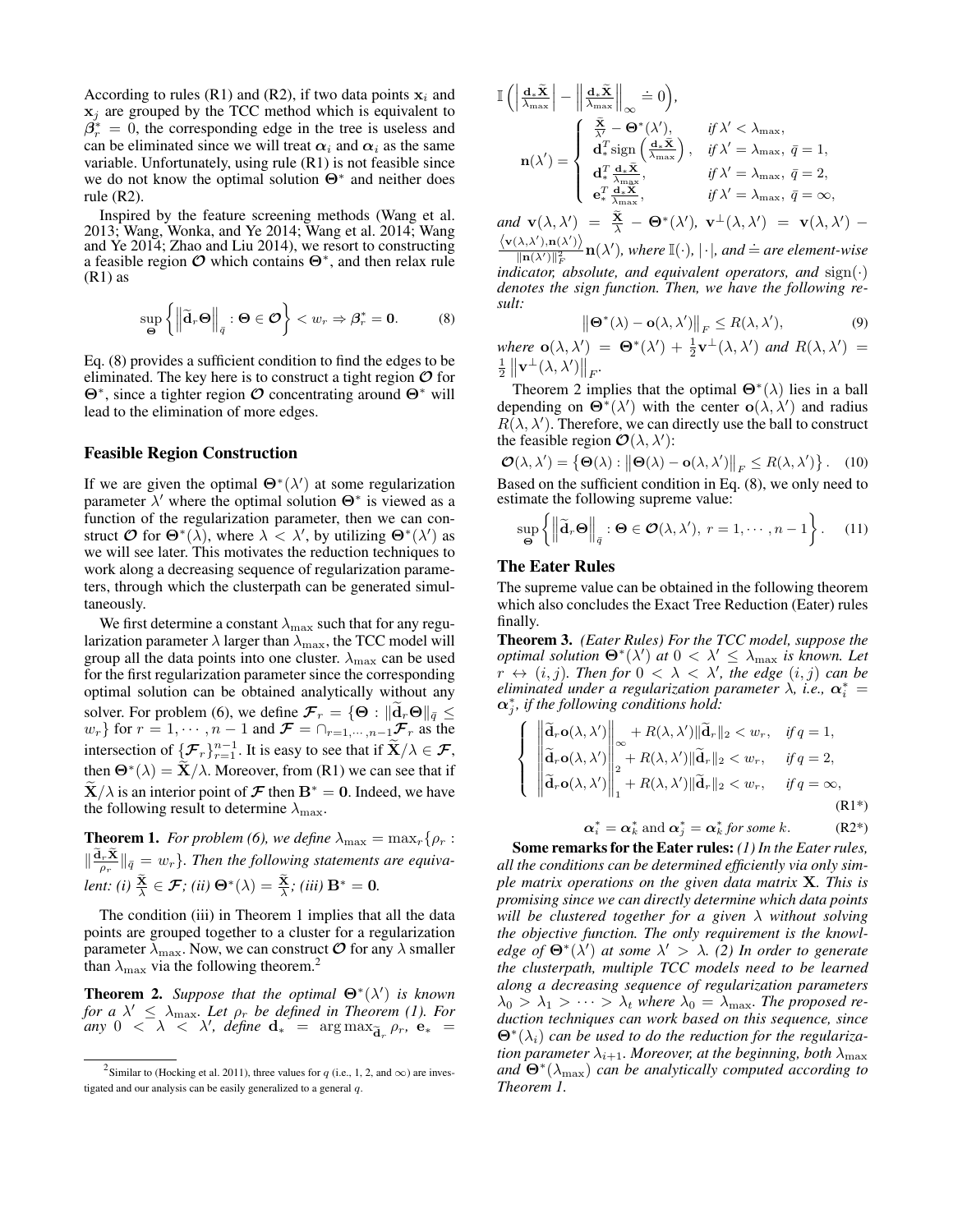#### Graph Reduction for CGCC

In this section, we present reduction techniques for the CGCC model. The cyclic graph is denoted by  $\mathcal{G} = (\mathcal{V}, \mathcal{E}_{\mathcal{C}})$ and  $\overline{C} \in \mathbb{R}^{m \times n}$  is defined similar to C, where m, the number of edges, is not smaller than  $n$ . Then we have the following properties for  $\overline{C}$ .

**Lemma 3.**  $\overline{C} \in \mathbb{R}^{m \times n}$  is a rank-deficient matrix, where  $rank(\overline{\mathbf{C}}) < n \leq m$ .

Since  $\overline{C}$  is rank-deficient, we cannot transform the objective function of the CGCC model in a similar way to the TCC model, and therefore we investigate the original problem (1) instead.

#### The Dual Form for The CGCC Model

Problem (1) can be reformulated as

$$
\min_{\mathbf{A}\in\mathbb{R}^{n\times p}}\frac{1}{2}\|\mathbf{A}-\mathbf{X}\|_{F}^{2}+\lambda\|\overline{\mathbf{WCA}}\|_{1,q},\tag{12}
$$

where  $\overline{W}$  is the corresponding diagonal weight matrix. The Lagrangian dual for problem  $(12)$  is

$$
\min_{\mathbf{\Phi} \in \mathbb{R}^{m \times p}} \qquad h(\mathbf{\Phi}) = \frac{\lambda^2}{2} \left\| \overline{\mathbf{C}}^T \mathbf{\Phi} - \frac{\mathbf{X}}{\lambda} \right\|_F^2 - \|\mathbf{X}\|_F^2,
$$
\n
$$
\text{s.t.} \qquad \|\phi_r\|_{\bar{q}} \le \overline{w}_r, \ r = 1, \cdots, m,
$$
\n
$$
(13)
$$

where  $\phi_r$  is a row of  $\Phi$ . The KKT conditions for problem (13) include

$$
\mathbf{X} = \mathbf{A}^* + \lambda \overline{\mathbf{C}}^T \mathbf{\Phi}^*, \ \overline{\mathbf{C}} \mathbf{X} = \overline{\mathbf{C}} \mathbf{A}^* + \lambda \overline{\mathbf{C}} \overline{\mathbf{C}}^T \mathbf{\Phi}^*, \tag{14}
$$

$$
\phi_r^* = \begin{cases} \frac{[\overline{C}A^*]_r}{\|[\overline{C}A^*]_r\|_{\overline{q}}}, & \text{if } [\overline{C}A^*]_r \neq 0 \text{ (i.e., } \alpha_i \neq \alpha_j), \\ \mathbf{u} \text{ with } \|\mathbf{u}\|_{\overline{q}} \leq \overline{w}_r, & \text{if } [\overline{C}A^*]_r = 0 \text{ (i.e., } \alpha_i = \alpha_j), \end{cases}
$$
\n(15)

where  $r \leftrightarrow (i, j)$ . According to Eq. (15), we obtain a sufficient condition as

$$
\|\phi_r^*\|_{\bar{q}} < \overline{w}_r \Rightarrow [\overline{\mathbf{C}}\mathbf{A}^*]_r = \mathbf{0} \Leftrightarrow \alpha_i = \alpha_j. \tag{R3}
$$

Similar to TCC, we want to construct a feasible region  $\mathcal G$ containing  $\Phi^*$ , and then relax rule (R3) as

$$
\sup_{\mathbf{\Phi}} \{ \|\boldsymbol{\phi}_r\|_{\bar{q}} : \mathbf{\Phi} \in \mathcal{G} \} < \overline{w}_r \Rightarrow [\overline{\mathbf{C}}\mathbf{A}^*]_r = \mathbf{0}.
$$
 (16)

In order to construct  $G$ , similar to the TCC model, we first need to seek a constant  $\overline{\lambda}_{\text{max}}$  under which the CGCC model can group all the data points into a cluster. We define  $\overline{\mathcal{F}}$  as  $\overline{\mathcal{F}} = \{ \Phi : \|\phi_r\|_{\bar{q}} < \overline{w}_r, r = 1, \cdots, m \}.$  For  $\Phi \in \overline{\mathcal{F}}$ , the optimality condition of problem (13) implies that

$$
\overline{\mathbf{CC}}^T \mathbf{\Phi}^* = \frac{\overline{\mathbf{C}} \mathbf{X}}{\lambda}.
$$
 (17)

It is easy to prove that  $\overline{CC}^T$  is rank-deficient and it is not invertible since  $\overline{C} \in \mathbb{R}^{m \times n}$  is rank-deficient. As a consequence, problem (13) can have multiple solutions and so does Eq. (17), bringing difficulties to find  $\overline{\lambda}_{\text{max}}$ . Instead of deriving exact reduction rules for the CGCC model, we propose to seek for inexact reduction rules, which is called inexact Cyclic-Graph Reduction (Cigar) rules.

#### The Cigar Rules

We propose to relax the dual problem  $(13)$  as

$$
\min_{\overline{\Phi}} \qquad \overline{h}(\overline{\Phi}) = \frac{\lambda^2}{2} \left\| \overline{\mathbf{C}}^T \overline{\Phi} - \frac{\mathbf{X}}{\lambda} \right\|_F^2 - \|\mathbf{X}\|_F^2 + \frac{\delta \lambda^2}{2} \|\overline{\Phi}\|_F^2,
$$
\n
$$
\text{s.t.} \qquad \|\overline{\phi}_r\|_{\overline{q}} \le \overline{w}_r, \ r = 1, \cdots, m,
$$
\n
$$
(18)
$$

where  $\delta$  is a small positive constant. Problem (18) is strictly convex.  $\overline{D}$  is defined as  $\overline{D} = \overline{CC}^T + \delta I \in \mathbb{R}^{m \times m}$  and is positive definite. Then we can determine  $\lambda_{\text{max}}$  in the following theorem.

Theorem 4. *For the relaxed dual problem (18), we define*  $\overline{\lambda}_{\max} = \max_r \{\rho_r : \|\frac{{\bf d}_r {\bf Y}}{\rho_r}\|_{\bar q} = \overline{w}_r\}$ , where  $\overline{{\bf d}}_r$  denotes the *rth row of the inverse matrix*  $\overline{D}^{-1}$  *and*  $\overline{Y} = \overline{C}X$ *. Then* the following statements are equivalent: (i)  $\frac{\overline{\mathbf{D}}^{-1} \overline{\mathbf{Y}}}{\lambda} \in \overline{\mathcal{F}}$ ; (ii)  $\overline{\mathbf{\Phi}}^*(\lambda) = \frac{\overline{\mathbf{D}}^{-1} \overline{\mathbf{Y}}}{\lambda}.$ 

Then we can construct the feasible region for  $\overline{\Phi}^*$  based on the following theorem.

**Theorem 5.** Suppose that  $\overline{\Phi}^*(\lambda')$  is known for  $\lambda' < \overline{\lambda}_{\max}$ . *For any*  $0 < \lambda < \lambda'$ , we define  $\overline{n}(\lambda') = \frac{\mathbf{\Lambda}^{-1}\overline{\mathbf{Y}}}{\lambda'} - \mathbf{\Lambda}\overline{\mathbf{\Phi}}^*(\lambda'),$  $\overline{\mathbf{v}}(\lambda,\lambda') \;=\; \frac{\mathbf{\Lambda}^{-1}\overline{\mathbf{Y}}}{\lambda} \,-\, \mathbf{\Lambda}\overline{\mathbf{\Phi}}^*(\lambda'), \; \overline{\mathbf{v}}^\perp(\lambda,\lambda') \;=\; \overline{\mathbf{v}}(\lambda,\lambda') \;-\;$  $\langle \overline{\mathbf{v}}(\lambda,\lambda'),\overline{\mathbf{n}}(\lambda')\rangle$  $\frac{\lambda(\lambda)}{\|\overline{\mathbf{n}}(\lambda')\|^2_F} \overline{\mathbf{n}}(\lambda')$ . Then, we have the following result:

$$
\left\| \mathbf{\Lambda} \overline{\mathbf{\Phi}}^*(\lambda) - \overline{\mathbf{o}}(\lambda, \lambda') \right\|_F \le \overline{R}(\lambda, \lambda'), \text{ if } \lambda' < \overline{\lambda}_{\max}, \qquad (19)
$$

where  $\mathbf{\Lambda} = \overline{\mathbf{D}}^{\frac{1}{2}}, \overline{\mathbf{o}}(\lambda, \lambda') = \mathbf{\Lambda} \overline{\mathbf{\Phi}}^*(\lambda') + \frac{1}{2} \overline{\mathbf{v}}^{\perp}(\lambda, \lambda'),$  and  $\overline{R}(\lambda, \lambda') = \frac{1}{2} \left\| \overline{\mathbf{v}}^{\perp}(\lambda, \lambda') \right\|_F.$ 

Finally, we obtain the Cigar rules for the CGCC model.

Definition 1. *(Cigar Rules) For the CGCC problem, suppose the optimal solution*  $\overline{\Phi}^*(\lambda')$  *of problem* (18) *is given where*  $0 < \lambda' < \lambda_{\text{max}}$ *. Let*  $r \leftrightarrow (i, j)$  *and let*  $\zeta_r$  *be the rth row of*  $\Lambda^{-1}$ *. Then for*  $0 < \lambda < \lambda'$ *, the edge*  $(i, j)$  *can be eliminated under*  $\lambda$ , *i.e.*  $\mathbf{x}_i$  *and*  $\mathbf{x}_j$  *clustered (inexactly),* which is denoted by  $\alpha_i^* \simeq \alpha_j^*$ , if the following conditions *hold:*

$$
\begin{cases}\n\|\zeta_r \mathbf{o}(\lambda, \lambda')\|_{\infty} + R(\lambda, \lambda') \|\zeta_r\|_2 < w_r, & \text{if } q = 1, \\
\|\zeta_r \mathbf{o}(\lambda, \lambda')\|_2 + R(\lambda, \lambda') \|\zeta_r\|_2 < w_r, & \text{if } q = 2, \\
\|\zeta_r \mathbf{o}(\lambda, \lambda')\|_1 + R(\lambda, \lambda') \|\zeta_r\|_2 < w_r, & \text{if } q = \infty, \\
\alpha_i^* \simeq \alpha_k^* \text{ and } \alpha_j^* \simeq \alpha_k^* \text{ for some } k.\n\end{cases}
$$
\n(R3\*)

Some remarks for the Cigar rules: *(1) The Cigar rules are inexact, since problem (18) is not the dual form of problem (1). When we use the Cigar rules, some edges may be mis-eliminated and as a consequence, some data points may be mis-clustered. (2) The parameter* δ *in problem (18) plays an important role, since*  $\overline{\lambda}_{\text{max}}$  *depends on the value of*  $\delta$ *. Actually, we can determine* δ *empirically and we put the details in the supplementary material. (3) When the number of rows*  $i$ *n*  $\overline{\mathbf{C}}$ *, i.e. m, is large, directly calculating*  $\overline{\mathbf{D}}^{-1}$ *,*  $\Lambda$ *, and*  $\Lambda^{-1}$ *is computationally demanding. However, due to the specific form of*  $\overline{D}$ *, there exists efficient ways to compute those matrices and we put the details in the supplementary material.*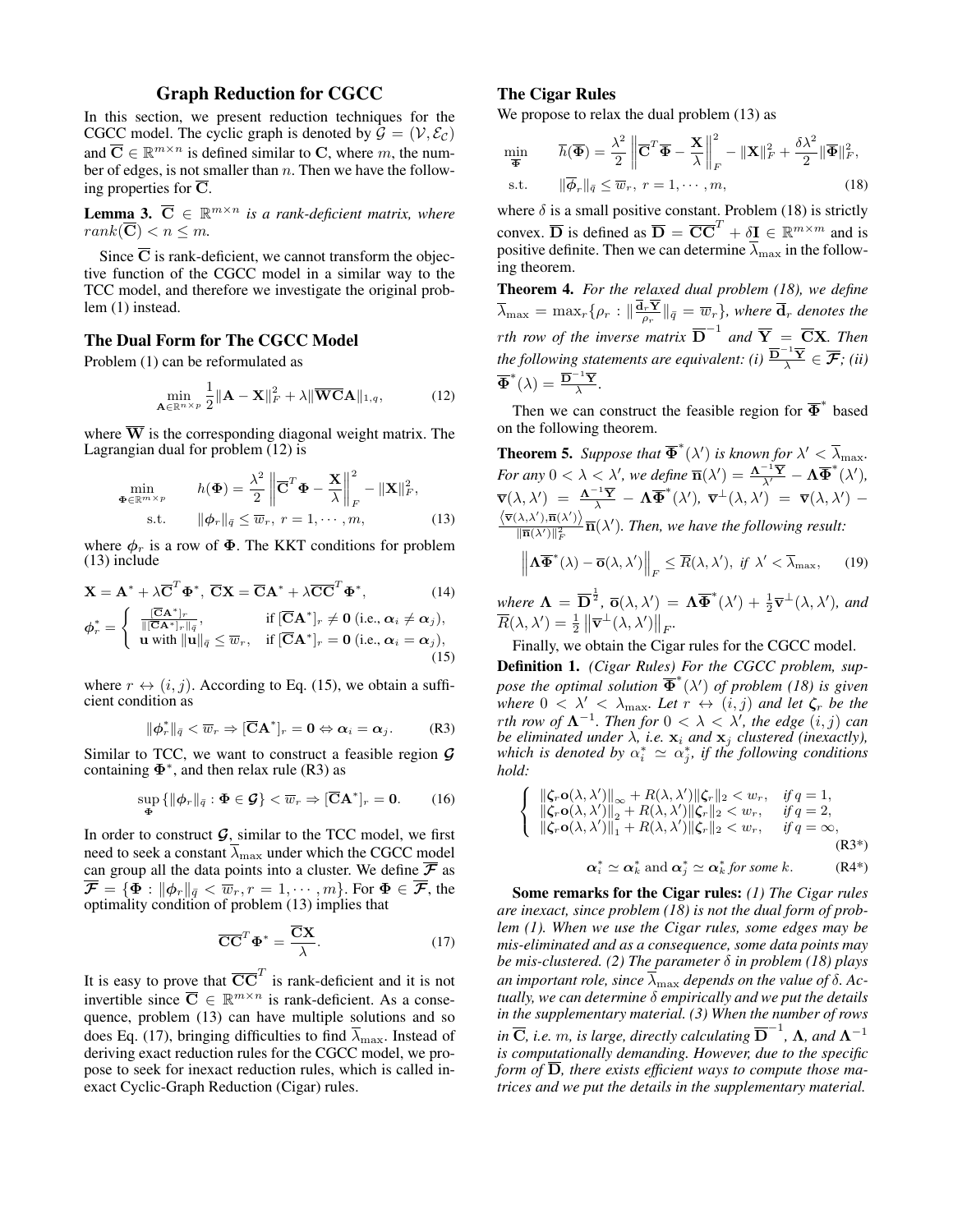

Figure 1: The performance of the Eater rule on synthetic data (n=200). The first and second rows report the results in the Halfmoon and Spiral data respectively.

### **Experiments**

In this section, we evaluate the Eater and Cigar rules on both synthetic and real-world datasets. For the TCC model, we use the the tree structure generated by the MST algorithm, since the MST clustering methods can deal with complex cluster structure. For the CGCC model, we add edges to the MST to construct cyclic graphs, in which the Cigar rule is evaluated. In order to measure the performance of the reduction rules, we define the following metrics: *data reduction rate* (DRR) =  $1 - \hat{n}_c/n$ , *data fusion rate* (DFR) =  $1 - n_c^*/n$ , *exact edge reduction rate* (EERR) =  $|\hat{\mathbf{E}}_{re}|/|\mathbf{E}_{re}^*|$ , *mistaken edge-elimination rate* (MEER)= $|\hat{\mathbf{E}}_{re} \cap (\mathbf{E} - \mathbf{E}_{re}^{*})|/|\hat{\mathbf{E}}_{re}|,$ where  $\hat{n}_c$  is the number of distinct  $\alpha_i$ 's (number of clusters) obtained by the Eater/Cigar rule,  $n_c^*$  is the true number of distinct  $\alpha_i$ 's detected by some solver,  $\mathbf{E}_{re}$  is the set of removed edges by Eater/Cigar rules, and  $\mathbf{E}_{re}^{*}$  is the true set of removed edges. The MEER is specially defined for the Cigar rule since the Eater rule is exact.

Similar to (Hocking et al. 2011), the weight before any data pair  $(i, j)$  is defined as  $w_{ij} = \exp(-\gamma ||\mathbf{x}_i - \mathbf{x}_j||_2^2)$ , and we use  $\gamma = 10/\bar{d}^2$ , where  $\bar{d}$  is the average  $\ell_2$  distance for all possible pairs of data points. In the experiments,  $q$ is set to be 2. We use the FISTA (Beck and Teboulle 2009) algorithm to solve problem (5) for the TCC model. For the CGCC model, we use the ADMM method to solve it. All the experiments are conducted on a machine with Intel i7 CPU and 8GB RAM under the Matlab 2013b environment.

#### Experiments on Synthetic Data

We investigate two widely used synthetic datasets in the clustering literature (Grygorash, Zhou, and Jorgensen 2006; Wang, Wang, and Wilkes 2009), i.e. the halfmoon and spiral datasets. In each dataset, we generate  $n$  data points where  $n$ is equal to 200. The Eater and Cigar rules are tested on a sequence of the regularization parameter with 500 values for  $\lambda$ equally spaced between  $\lambda_{\text{max}}$  and  $\lambda_{\text{max}}/500$  and the clusterpath can be generated simultaneously. In the following experiments, we use  $CGCC-k$  to denote the CGCC model on a cyclic graph generated from the MST by adding  $k(n-1)$  additional edges with largest weights. In our experiments, we find that all the TCC and CGCC models can correctly detect the clusters in the data, and the clustering performance of these models is reported in the supplementary material. In the following, we focus on evaluating the proposed rules.

Table 1: Running Time (in seconds) on the synthetic data based on the Eater rule. E+S denotes the total time cost of using the Eater rule and the solver.

| Data               | Solver | Eater | $E + S$ | Speedup |  |  |
|--------------------|--------|-------|---------|---------|--|--|
| halfmoon $(n=200)$ | 134.4  |       | 21.6    | 6.2     |  |  |
| spiral $(n=200)$   | 176.4  | 0.6   | 31.3    | 5.6     |  |  |

Fig. 1 shows the performance of the Eater rule in terms of DRR, DFR and EERR when *n* equals 200. In Figs. 1(a) and 1(c), the closer the DRR curve is to the DFR curve, the better performance the Eater rule gains, because the region below the DRR curve denotes the fraction of data reduction that the Eater rule can achieve. Note that if the rule is exact, the DRR curve will never exceed the DFR curve. By comparing the DRR and DFR curves, we can see that a large proportion of the data points are clustered via the Eater rule. The blue regions in Figs. 1(b) and 1(d) represent the exact edge reduction rate. We can see that at least over 40% edges can be eliminated for each  $\lambda/\lambda_{\text{max}}$ , and the average fraction of the eliminated edges is around 70%. Those results verify that the Eater rule is able to detect the data points from the same cluster without learning the TCC model. Table 1 shows the running time for generating the clusterpath by using the TCC model, where the use of the Eater rule can achieve 5- 6 times speedup compared with solving the TCC problem directly.

Fig. 2 shows the performance of the Cigar rule in terms of DRR, DFR, EERR and MEER, when the size of the data is 200. Different from the Eater rule, the Cigar rule may miscluster some data points as analyzed previously. The red regions in Figs.  $2(c)$ ,  $(f)$ ,  $(i)$  and  $(l)$  denote the fraction of mistaken eliminated edges under different settings. From the results, we observe that some mistakes are made by the Cigar rule when  $\lambda$  is small. Moreover, the Cigar rule becomes less effective in terms of the EERR when  $\lambda$  is small. On the contrast, when  $\lambda/\lambda_{\text{max}} > 0.3$ , the Cigar rule can correctly detect the clusters. Based on the DFR curve, we see that when  $\lambda$  is small, the data fusion rate varies rapidly, implying that the clusterpath changes frequently. This is a possible reason that the Cigar rule becomes less effective for small  $\lambda$ . Table 2 records the running time of different methods and we find that the Cigar rule can achieve 2-7 times speedup.

#### Iris Data & Vehicle Data

We test the Eater and Cigar rules on two UCI datasets, i.e., the iris and vehicle datasets.<sup>3</sup> The iris data contains 150 data

<sup>3</sup> https://archive.ics.uci.edu/ml/datasets.html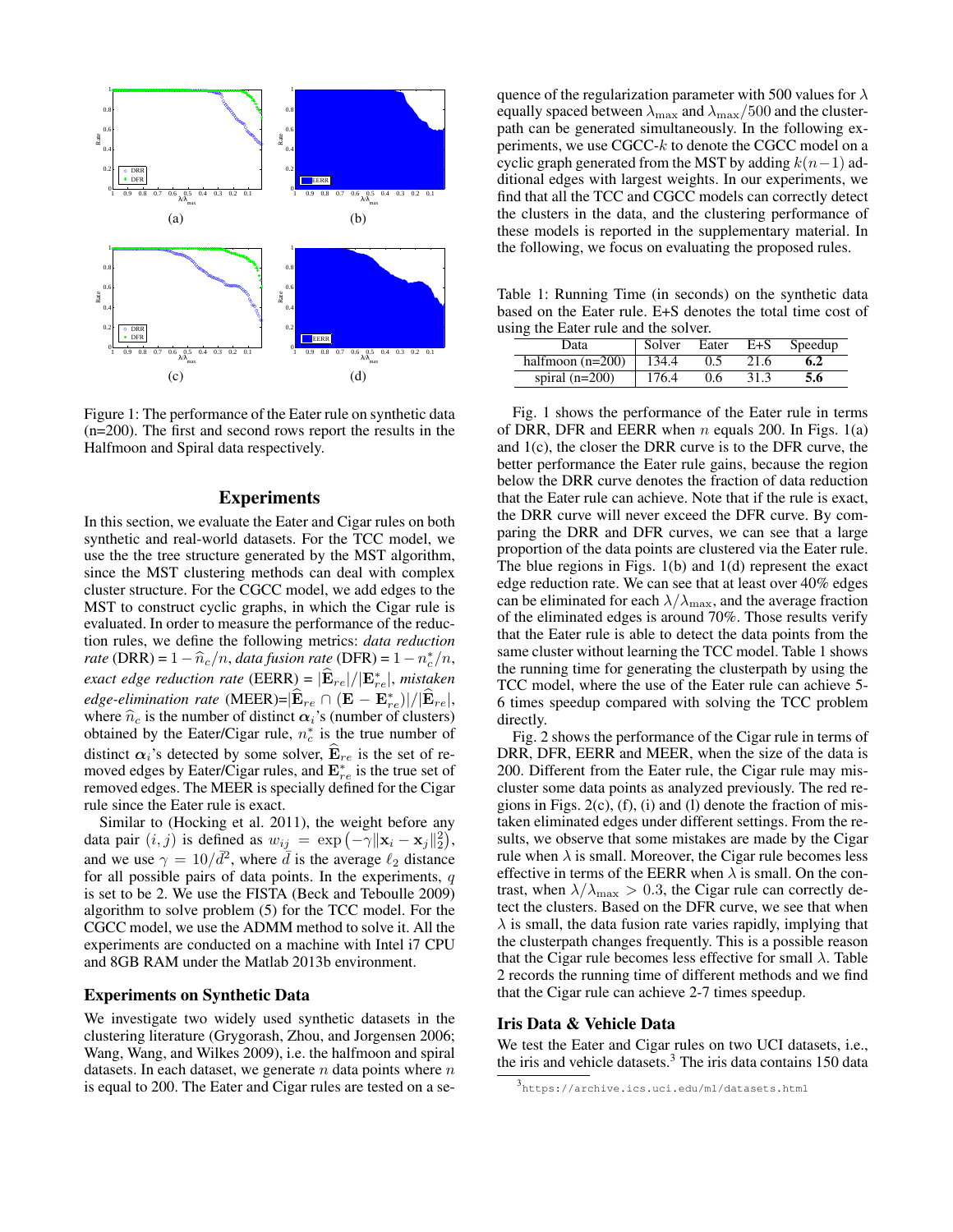

Figure 2: The performance of the Cigar rule on synthetic data (n=200). The first and second rows denote the results on the halfmoon and spiral datasets respectively. In each row, the first three figures denote the results for the CGCC-1 model while the rest is for the CGCC-2 model.



Figure 3: The performance of the Eater rule on the iris and vehicle data. The first and second rows report the results in the Iris and Vehicle data respectively.

points and each data point has 4 attributes, while the vehicle data contains 946 data points, each of which has 18 attributes. In the iris data, we first test the Eater rule along a sequence of 360 values. The sequence consists of two parts, where the first subsequence contains 60 values equally spaced on the logarithmic scale from  $\frac{1}{1.1}$  to  $\frac{1}{1.1}$  and the second one contains 300 values equally spaced on the residual interval  $(\frac{1}{1.1^{60}}, 0)$ , since empirically we find that the clusterpath changes frequently when  $\lambda/\lambda_{\max} < \frac{1}{1.1^{60}}$ . For the CGCC model, we generate a sequence of  $\lambda$  identical to that in the synthetic data. In the vehicle data, we test the two rules along a sequence of 100 values equally spaced on the logarithmic scale of  $\lambda/\lambda_{\text{max}}$  from  $\frac{1}{1.1}$  to  $\frac{1}{1.1^{100}}$ .

Fig. 3 shows the performance of the Eater rule. In Figs. 3(b) and 3(d), we observe that the Eater rule can consistently achieve 80%-90% EERR, resulting in very effective data re-

Table 2: Running Time (in seconds) on the synthetic data based on the Cigar rule. C+S means the total time cost of using the Cigar rule and the solver.

| Data      | Model    | Solver | Cigar | $C + S$ | Speedup |
|-----------|----------|--------|-------|---------|---------|
| Halfmoon  | $CGCC-1$ | 189.3  | 8.1   | 25.0    | 7.6     |
| $(n=200)$ | $CGCC-2$ | 201.6  | 15.1  | 42.9    | 4.7     |
| Spiral    | $CGCC-1$ | 202.2  | 6.9   | 85.2    | 2.4     |
| $(n=200)$ | CGCC-2   | 233.4  | 13.9  | 88.2    | 2.6     |

Table 3: Running time (seconds) on the real-world datasets. R+S means the total time cost of using the reduction rules and the solver.

| Data    | Model      | Solver | Rule | $R + S$ | Speedup          |
|---------|------------|--------|------|---------|------------------|
|         | <b>TCC</b> | 247.6  | 0.3  | 28.5    | $\overline{8.7}$ |
| Iris    | CGCC-1     | 310.9  | 7.1  | 45.4    | 6.8              |
|         | $CGCC-2$   | 388.1  | 12.8 | 58.7    | 6.6              |
|         | <b>TCC</b> | 1399.5 | 2.6  | 168.7   | 8.3              |
| Vehicle | $CGCC-1$   | 2625.7 | 31.4 | 877.5   | 3.0              |
|         | $CGCC-2$   | 3473.7 | 44.4 | 1271.4  | 2.7              |

duction as shown in Figs.  $3(a)$  and  $3(c)$ . Fig. 4 shows the performance of the Cigar rule for the CGCC model. In Figs. 4(b), (e), (h) and (k), although the Cigar rule only eliminates a small fraction of the edges when  $\lambda/\lambda_{\text{max}} < 0.1$ , it is almost exact as shown in Figs. 4(c), (f), (i) and (l), implying that the Cigar rule is more effective in the real-world datasets than the synthetic datasets. Table 3 shows the running time of different methods in the two datasets. From the results, we can see that the proposed rules can achieve around 2-9 times speedup. Moreover, similar to the results on the synthetic data, the Eater rule is much more efficient than the Cigar rule, but the computation cost for both the rules can be negligible compared with the time cost of the solver.

#### Conclusion and Future Work

In this paper, we developed novel reduction techniques for the graph-based convex clustering model to eliminated a fraction of edges in the graph before solving it. In the future